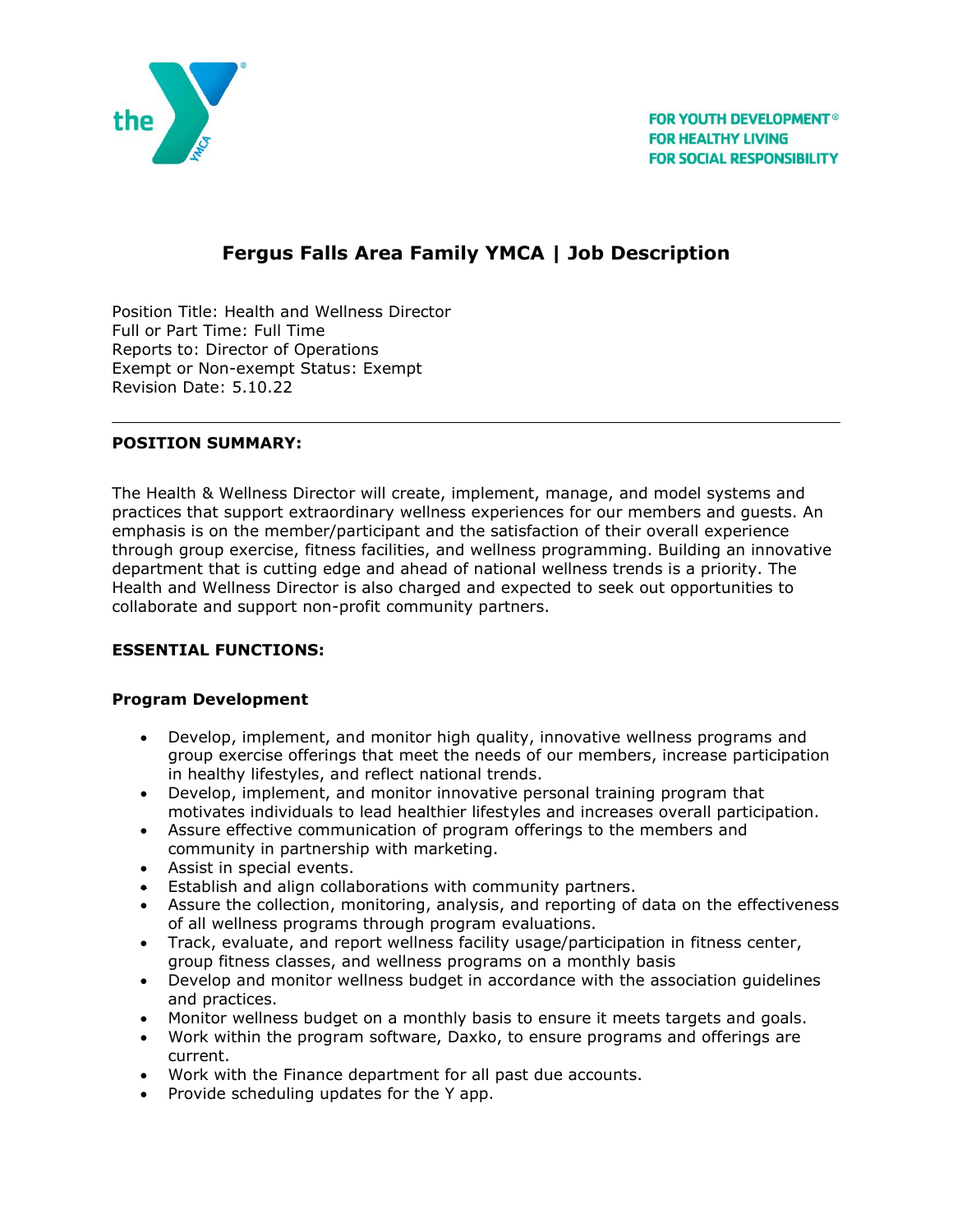

• Past and future group fitness certifications obtained are highly desirable.

## **Member Engagement and Satisfaction**

- Build and manage group fitness schedule and team of instructors.
- Equip team, ensuring support and certification, as needed, for relevant classes to be taught.
- Maintain relevant certifications for classes that may require your instruction.
- Have an intentional presence on fitness floor, ensuring high-quality facilities, environment, and relational development with members.
- Monitor and routinely evaluate all wellness and group exercise programming to ensure that we are offering the appropriate classes and programs to maintain membership retention and help grow memberships.
- Create and continually monitor systems that enable staff to successfully respond to the wants, needs, and interests of health seekers.
- Conduct daily walk-through to ensure that daily cleaning and upkeep is done in all wellness areas and develop systems to hold staff accountable for responsibilities.

## **Staff Development**

- Actively recruit, hire, train, mentor, schedule, and supervise all Wellness Center Staff, Group Exercise Instructors, and Personal Trainers. Conduct new employee orientation for Health & Wellness department staff.
- Evaluate all staff on a regular basis.
- Facilitate departmental communication to assure staff has clear information.
- Equip staff with the on-going knowledge, skills, and abilities to engage, support, and involve members/participants.
- Ensure all personnel files are complete and submitted to HR/Finance Director including appropriate certifications.
- Ensure systems are in place to assure all wellness staff and group exercise instructors have appropriate training for their job duties.
- Establish a high-profile recognition plan that celebrates the staff's efforts and ability to engage, connect with, involve, and support members/participants.
- Develop, implement, model, and monitor systems and practices that encourage and sustain relationships with and among members and guests and ensures staff are providing the highest quality customer service.

#### **GENERAL YMCA BUSINESS:**

- Participate as a team player.
- Effectively communicate the mission, vision, and values of the YMCA to everyone.
- Comprehensive knowledge of all programs and their functions.
- Be a Y advocate and promote programs and membership to the community at large.
- Participate in Y presentations, tours, and special event projects.
- Ensure a clear line of communication between yourself and all staff.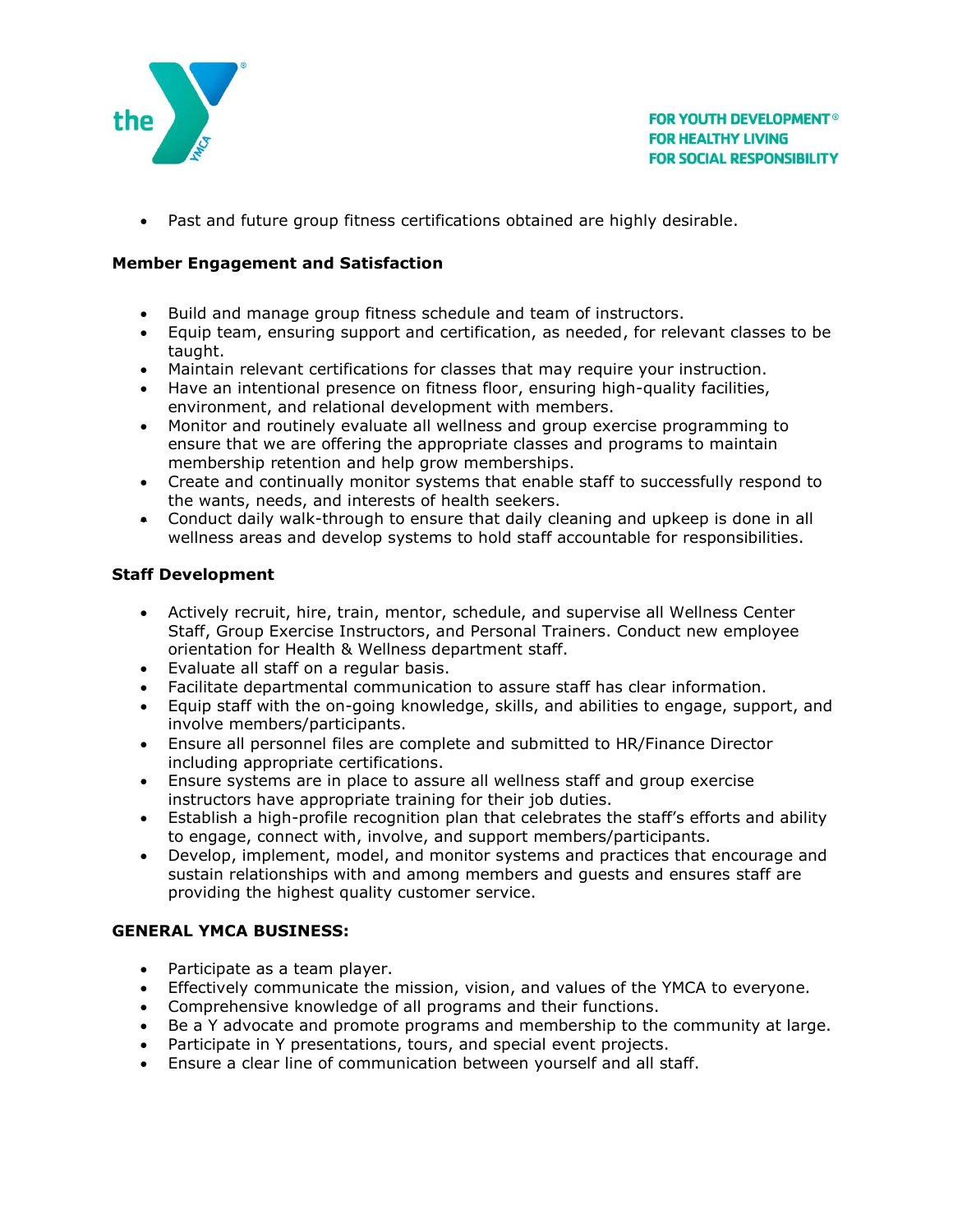

- Attend and participate in scheduled staff meetings and trainings. Participate in professional development opportunities, workshops, and conferences as requested by Director of Operations.
- Give leadership to Board Committees and/or other Ad-Hoc committees as needed.
- Ensure program information is tactfully displayed and always available according to Association Best Practices/Minimum Standards.
- Ensure time records of all employees in wellness department are accurate on a biweekly basis and in accordance with the requirements of the association.
- Be present (on duty) when peak hours are being utilized by members/participants. Includes evening and weekend coverage.
- Participate in professional development opportunities, workshops, and conferences as requested by Executive Director.
- Attend Forward Fergus Falls Wellness Committee meetings and other community meetings.
- Maintain an active leadership role in Annual Giving Campaign.
- Must follow the policies set forth in the Employee Handbook.
- All other duties as assigned.

## **YMCA LEADERSHIP COMPETENCIES:**

*Mission Advancement:* Models and teaches the Y's values. Ensures a high level of service with a commitment to changing lives. Provides volunteers with orientation, training, development, and recognition. Cultivates relationships to support fundraising.

*Collaboration:* Champions inclusion activities, strategies, and initiatives. Builds relationships to create small communities. Empathetically listens and communicates for understanding when negotiating and dealing with conflict. Effectively tailors communications to the appropriate audience. Provides staff with feedback, coaching, guidance, and support. Works effectively with people of different backgrounds, abilities, opinions, and perceptions.

*Operational Effectiveness:* Provides others with frameworks for making decisions. Conducts prototypes to support the launching of programs and activities. Develops plans and manages best practices through engagement of team. Holds staff accountable for high-quality results using a formal process to measure progress. Makes sound judgments, and transfers learning from one situation to another. Establishes goals, clarifies tasks, plans work and actively participates in meetings. Follows budgeting policies and procedures, and reports all financial irregularities immediately. Strives to meet or exceed goals and deliver a high-value experience for members.

*Personal Growth:* Shares new insights. Facilitates change; models adaptability and an awareness of the impact of change. Utilizes non-threatening methods to address sensitive issues and inappropriate behavior or performance. Pursues selfdevelopment that enhances job performance. Has the functional and technical knowledge and skills required to perform well; uses best practices and demonstrates up-to-date knowledge and skills in technology.